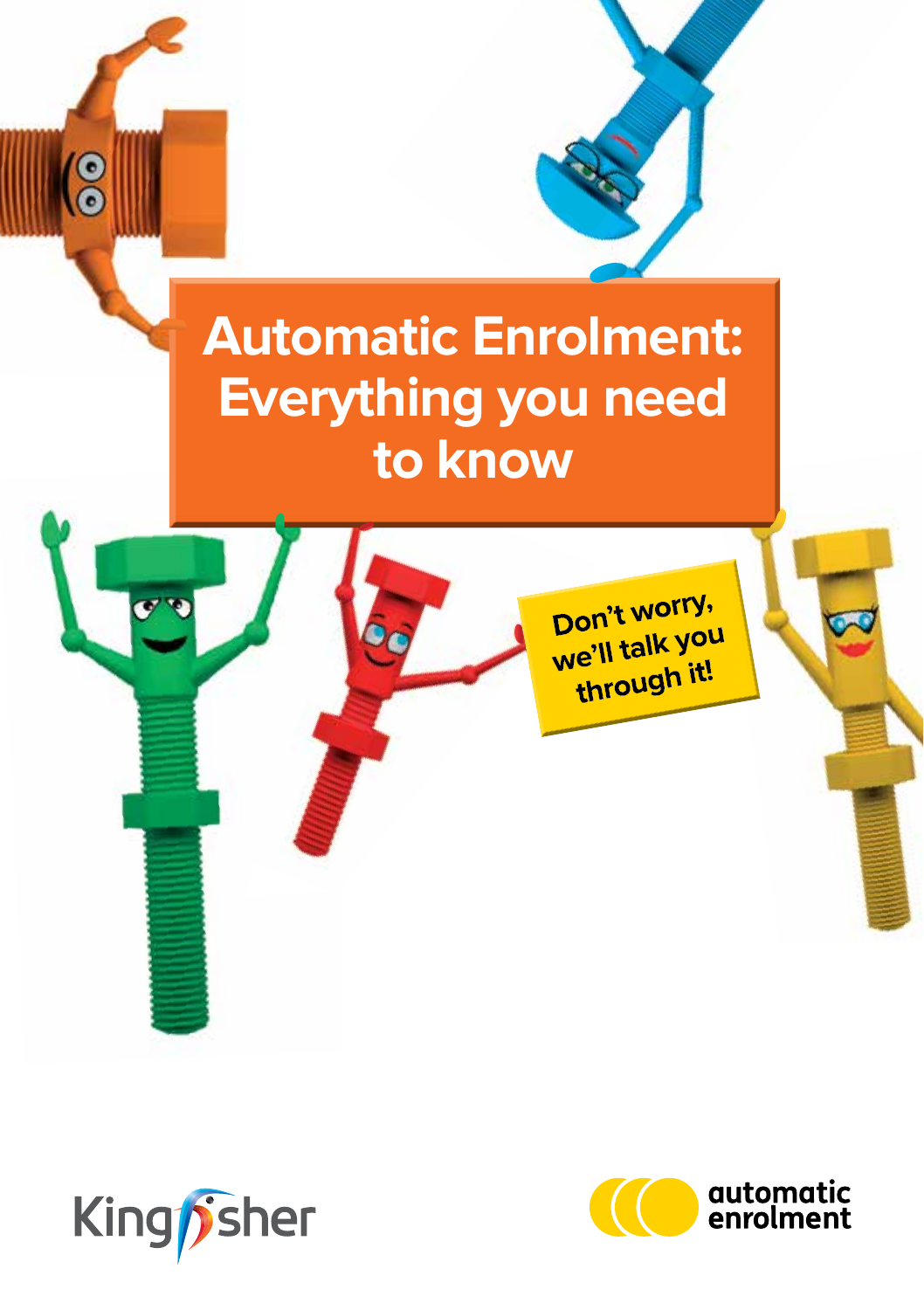### **Contents**

- Welcome to the Automatic Enrolment guide
- Introducing the Bolt family
- Do you qualify? We'll help you find out
- Here's how Automatic Enrolment works
- So how much do you pay in?
- Look at all the benefits and features
- It's your choice if you'd like to opt out
- So what happens if you leave?
- Three important questions answered
- So what happens next?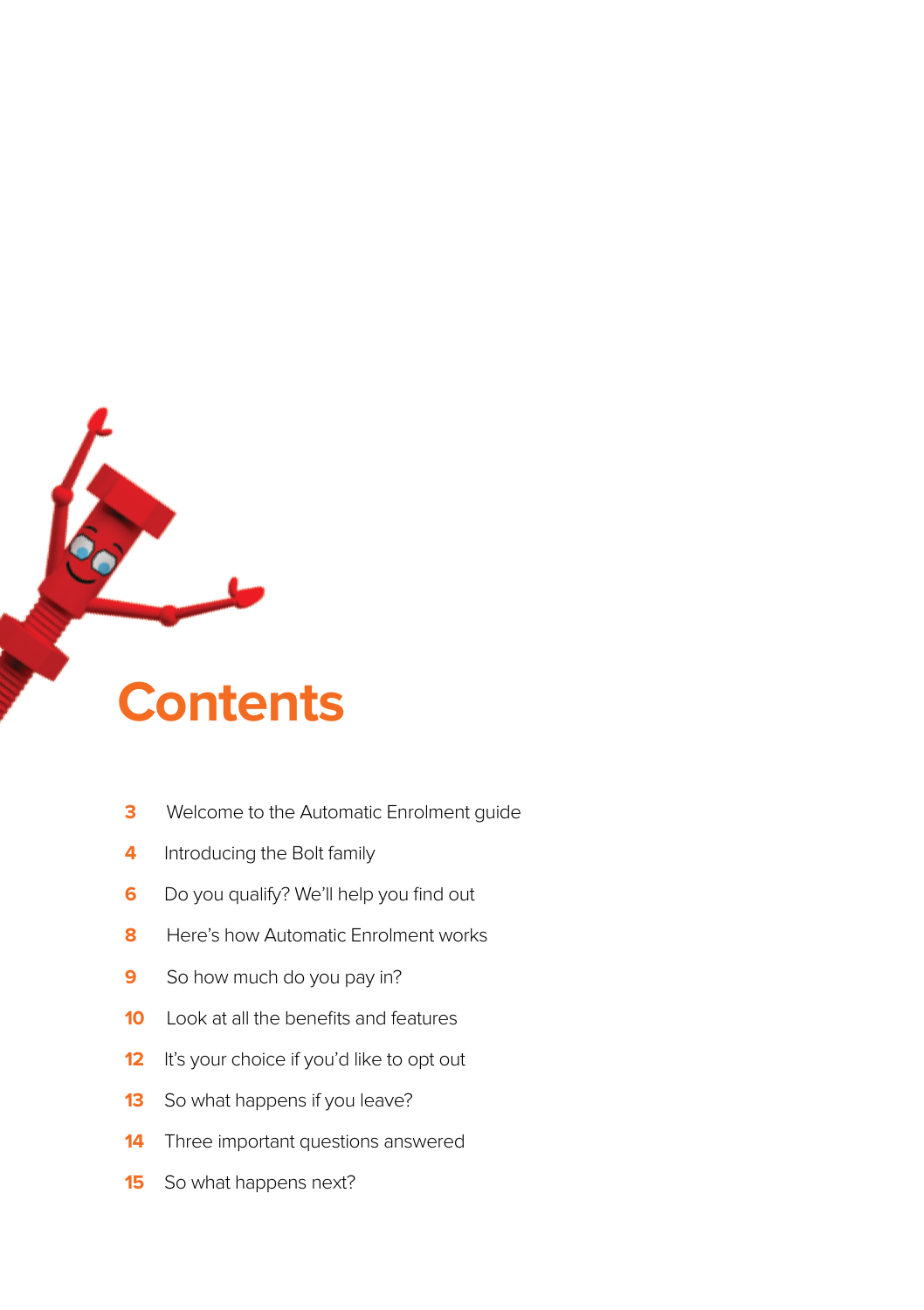## **Welcome to the Automatic Enrolment guide**

For some time now the Government has been worried that many of us in Great Britain and Northern Ireland aren't properly prepared for retirement and won't have enough money to live on when we come to retire. So to help us, everyone who meets the eligibility criteria will automatically be enrolled into a pension scheme through work. This is called 'Automatic Enrolment'.

It's nothing to worry about and gives you an opportunity to save for retirement. Plus your employer will pay into your pension on top of your own contributions – and it's all tax-free. Our family, the Bolts, will take you through everything step by step, to help you get a better understanding of your options right from the start.

"Retirement might seem like a long way off to some of you, but the longer you save, the better your future is likely to be. Automatic Enrolment allows those of you who might not otherwise have had a pension to build up money over time"

Ian Cheshire, CEO, Kingfisher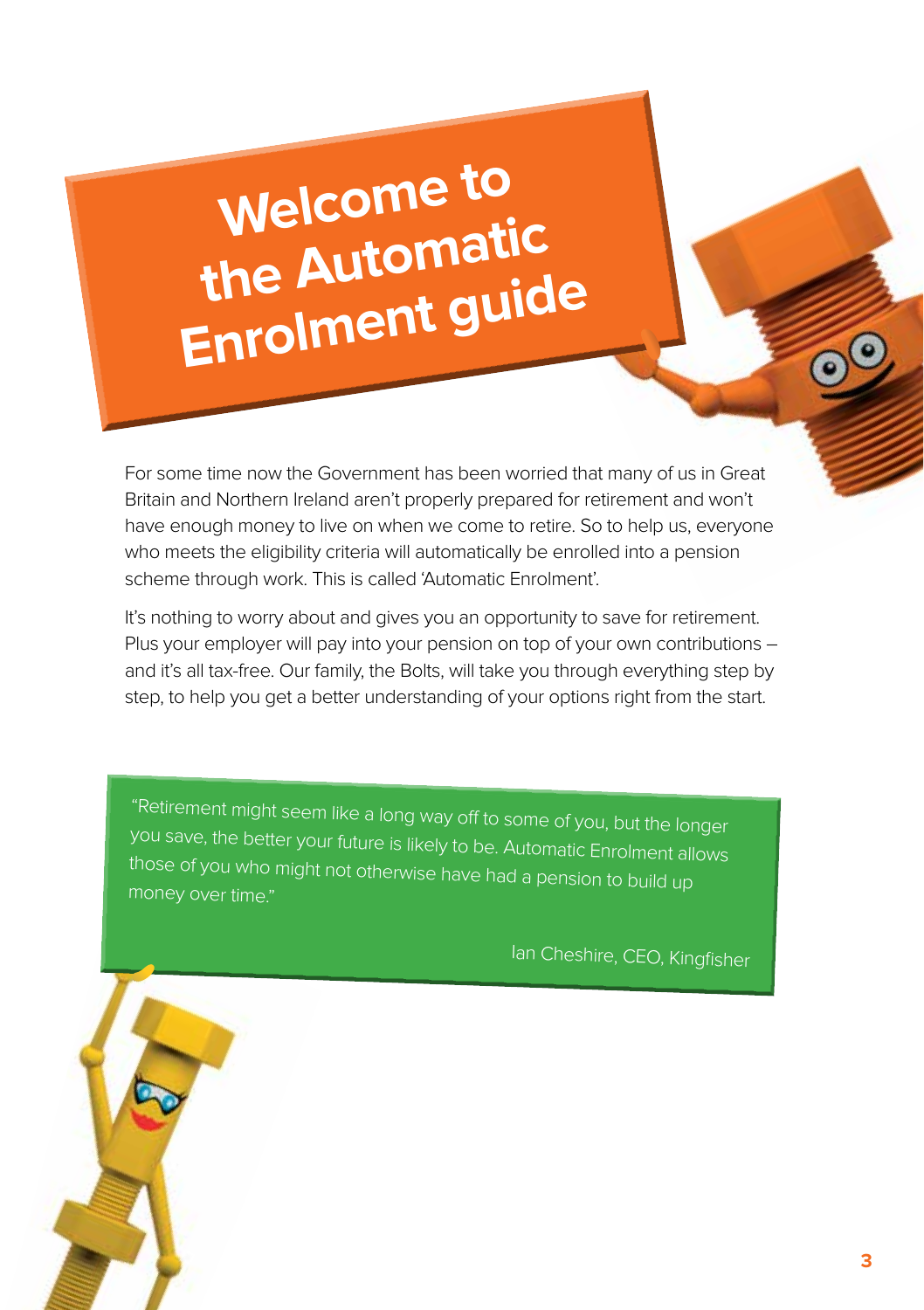### **Introducing the Bolt family**

We're the Bolt family. We're a friendly bunch who understand all about Automatic Enrolment and are here to help explain it to you. We all have different circumstances, work different hours, earn different amounts and are different ages – so some of us will be automatically enrolled and some won't. This doesn't mean we can't still join the Kingfisher Pension Scheme – Money Purchase section (the Scheme) voluntarily, because we can. We'll explain how it works later – but first, meet the Bolts.



### I'm Barry

I'm the manager and Hook after the group and let everyone know what's happening.

**I'm Lulu**  I'm the HR manager and work alongside Barry to help everyone understand what's happening.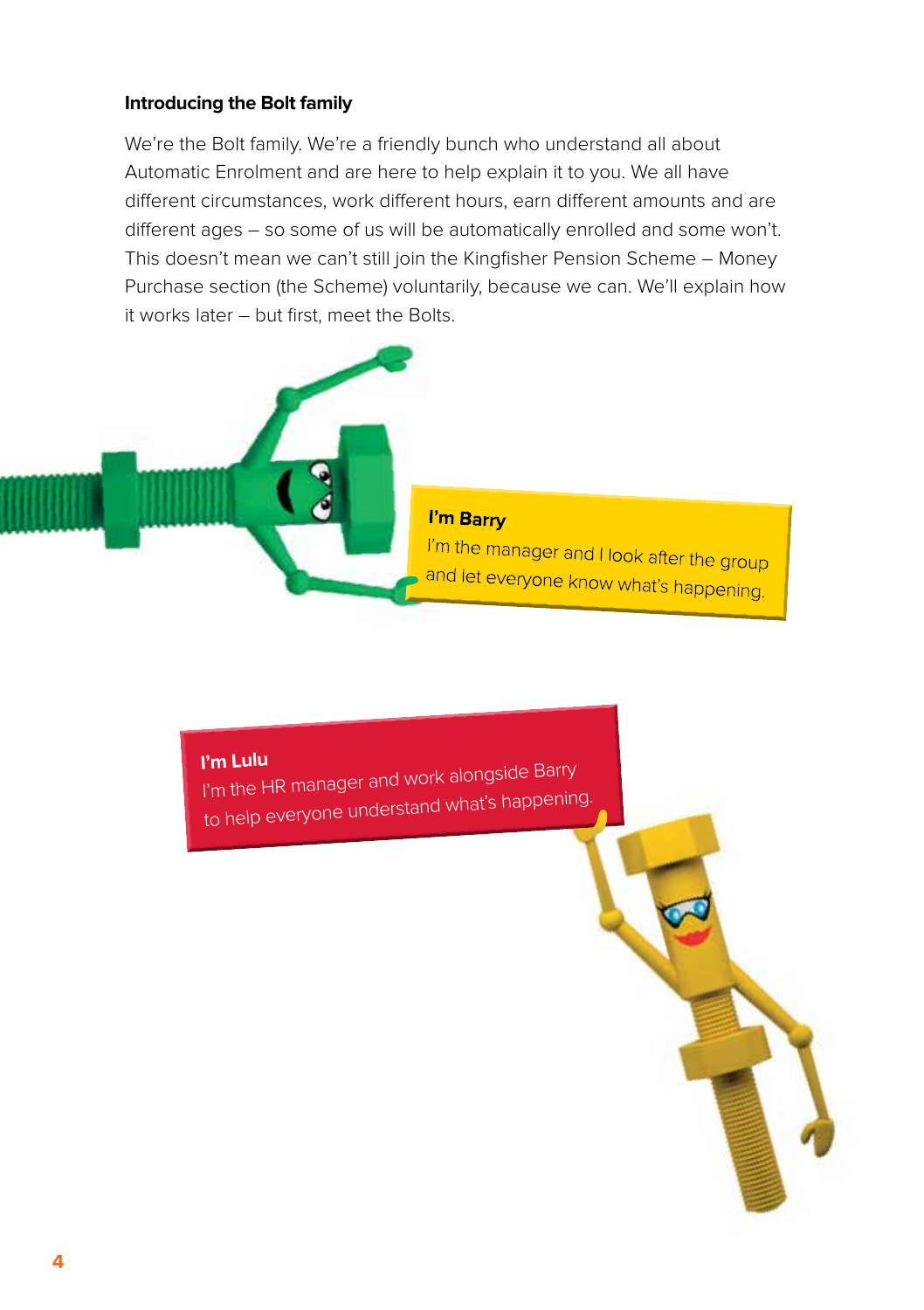Now meet the rest of the Bolts – the colour of each bolt will help you link them with the information in your attached letter.

**I'm Tommy** I'm 26, work in Great Britain and Northern Ireland and earn about £13,500 a year. I'll be automatically enrolled into the Scheme because I meet the age and earnings criteria for Automatic Enrolment.

#### **I'm Deirdre**

At 68, i'm over State Pension age, which means to join the Scheme voluntarily at any time.

### **And I'm Sanjay**

At 20, I'm the youngest. I don't meet the criteria yet because of my age and earnings, although I can join voluntarily if I want.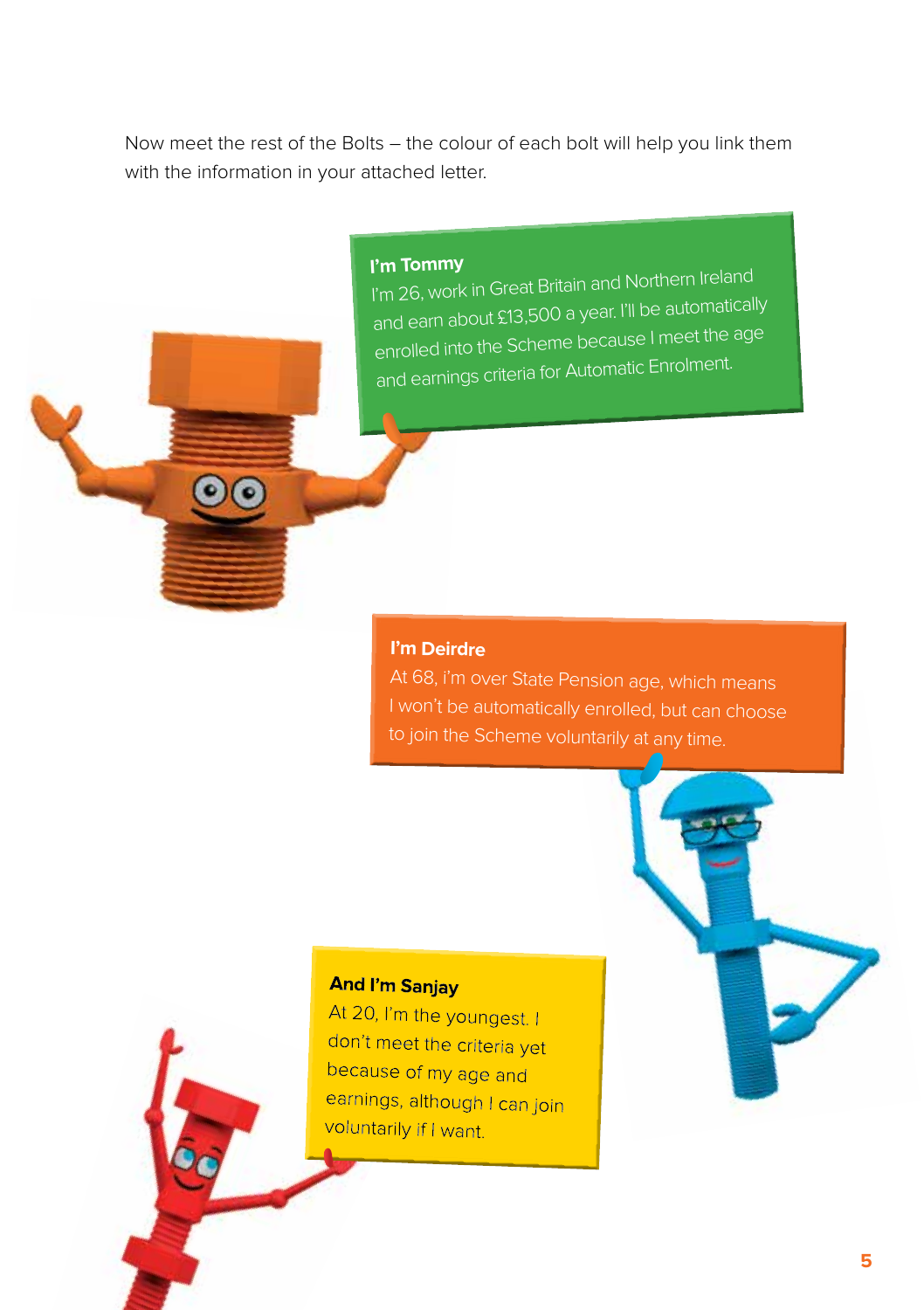## **Do you qualify? We'll help you find out**

I'll be automatically enrolled because…

If like **Tommy**, you answer 'yes' to all the following questions, you'll qualify and will be automatically enrolled into the Scheme.

- Are you aged 22 or over?
- **Are you under the State Pension age?**
- l Do you work (or usually work) in Great Britain or Northern Ireland?
- l Do you earn at least £10,000 per year\* (£833 a month) through either full-time or part-time work?

If you don't meet all of the above criteria, you will not be automatically enrolled but you can still choose to join – so please contact Kingfisher Group Pensions.

\*This figure is correct as at 6 April 2014.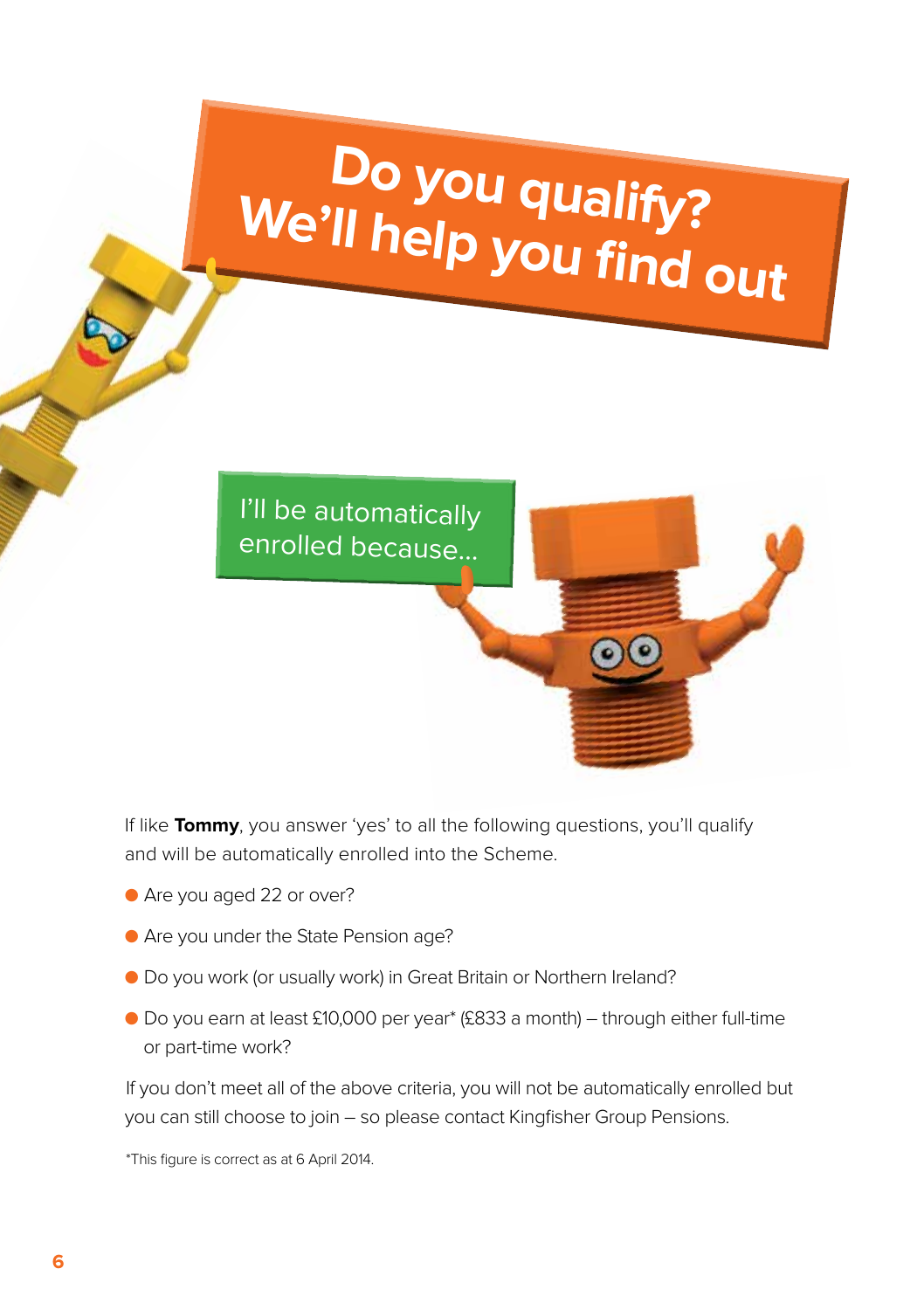## **We won't be automatically enrolled**

Automatic Enrolment aims to give the majority of people in Great Britain and Northen Ireland a workplace pension. Every employer is different. We have a huge variety of people working for us, and the criteria for Automatic Enrolment may not apply to all of you. But don't worry – remember even if you are not automatically enrolled, you will still be able to join the Scheme.

Let's hear from the Bolt family again:

### **Deidre here...**

If you're like me, you'll fall into the second box within your letter. You could be over State Pension age, or aged between 16 and 21 – but either way, you're working in Great Britain or Northern Ireland and earning £10,000 a year or more (£833 a month). We won't be automatically enrolled, because although we have met the earnings criteria, we haven't met the age criteria. However, we can join the Scheme at any time and it's easy to do.

### **It's me, Sanjay**

If like me, you'll fall into the third box within your letter. You're aged over 16, work in Great Britain or Northern Ireland and earn less than £10,000 a year (£833 a month), you won't be automatically enrolled because you have not met the earnings criteria – although again, you can join the Scheme voluntarily at any time.

If your circumstances change (for example, if you reach age 22 and also start to earn at least £10,000 a year) you will become eligible. Once you're eligible, you'll be automatically enrolled into the Scheme within a month or so.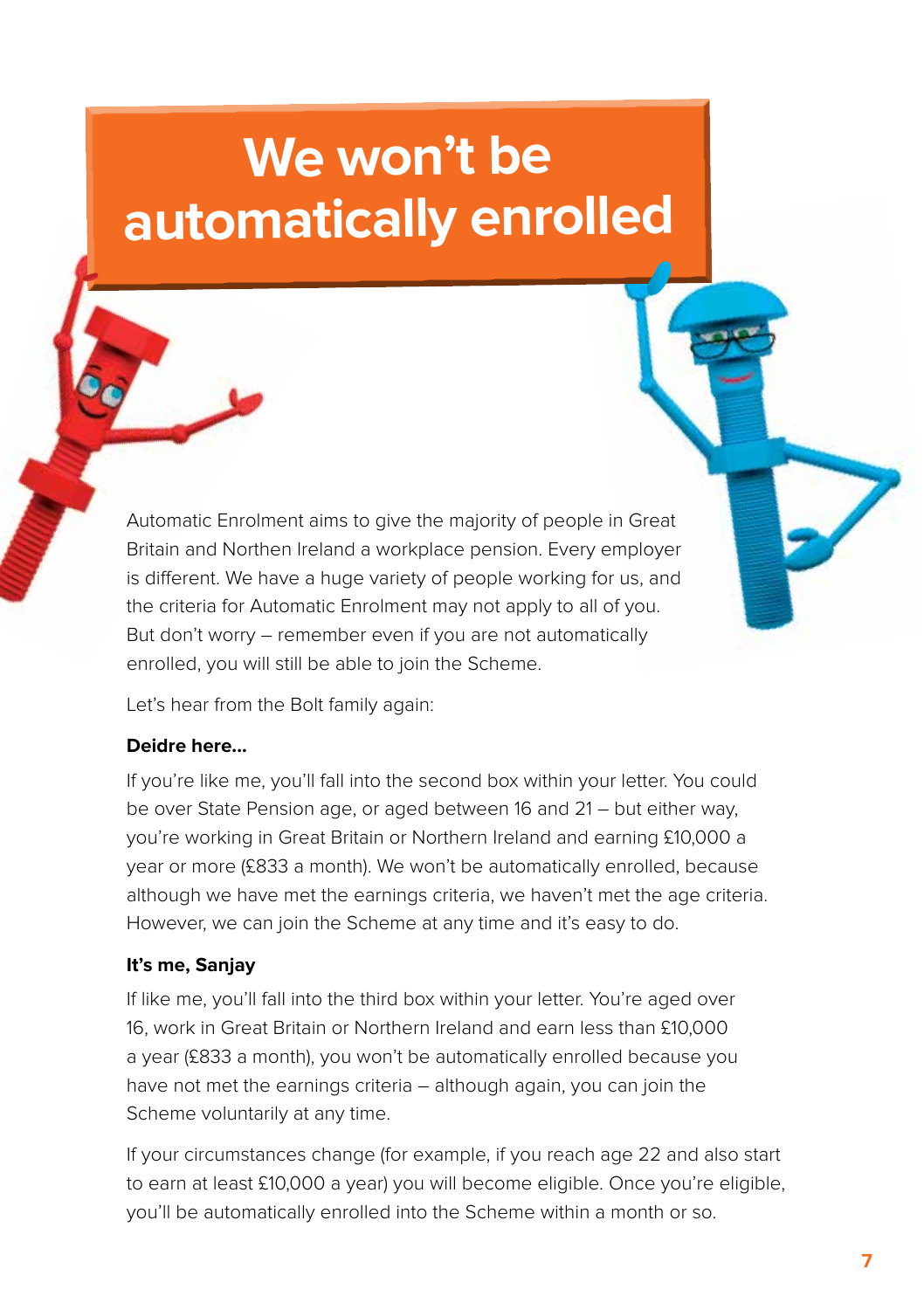# **Here's how Automatic Enrolment works**

We'll talk you through the details later, but for now, here are the basics...

- **If you are eligible, you will be automatically enrolled into the Scheme**
- Every month you'll contribute a fixed amount of your basic pay (before tax) into your work pension, and your employer will contribute too. This means you get the advantage of their contributions on top of your own, which you may not get in a private personal pension. You will also receive tax relief on your payments
- l Your employer will set up the pension for you and, together with the Scheme administrator, Zurich will take care of most of the administration. You will be kept informed about any choices you need to make, so less hassle for you
- **Once you have been automatically enrolled, you'll have the option to opt-out** if you want to. If you opt-out within one month of your automatic enrolment date, the contributions you have paid in will be refunded to you
- l You will still be entitled to the Basic State Pension when you retire. As this is only approximately £100 a week\*, your workplace pension could give your retirement income a valuable boost
- l When you retire, it could be comforting to know that you will hopefully have enough money to do all the things you want in retirement

\*This figure is correct as at 6 April 2014.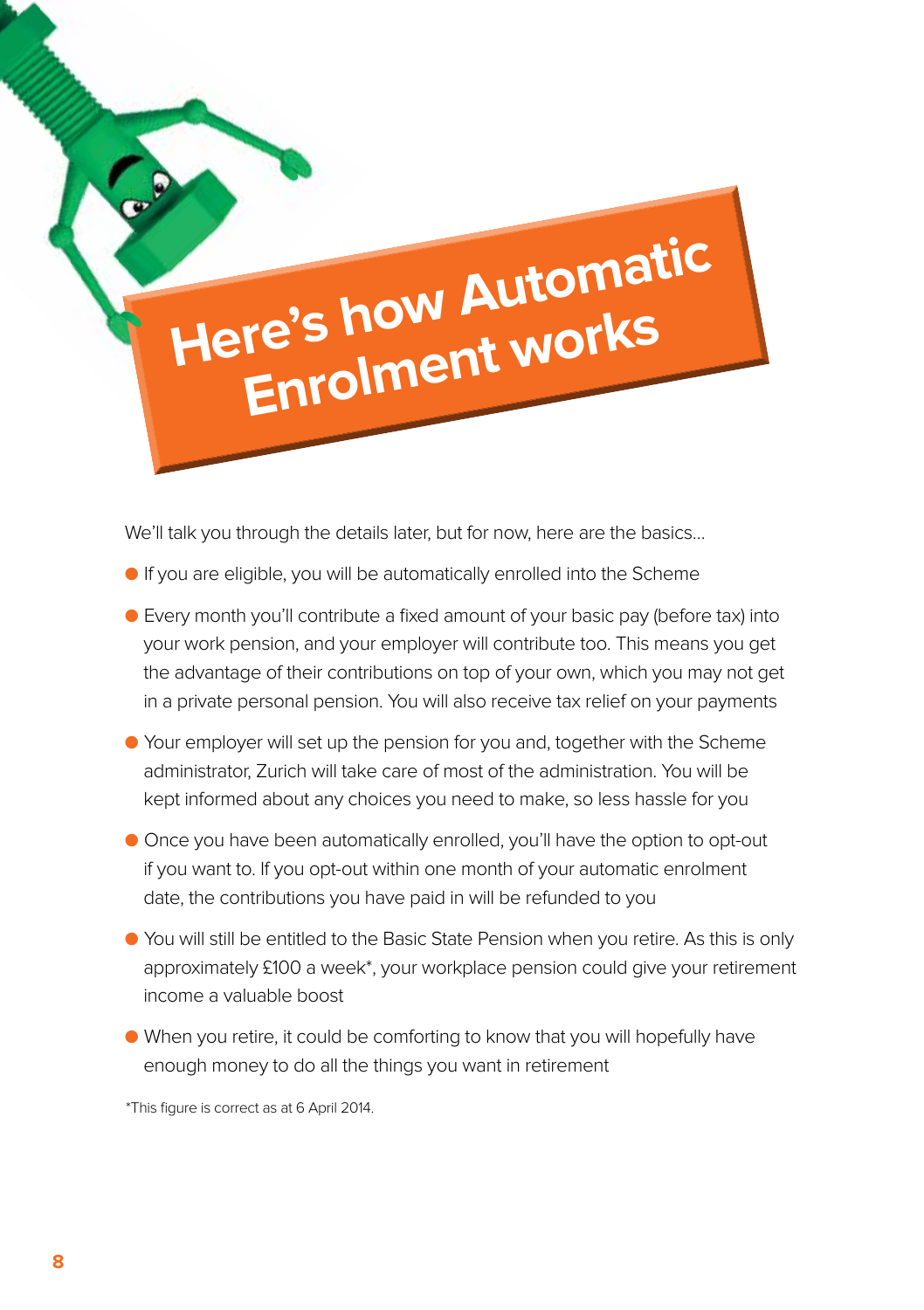## **So how much do you pay in?**

Once you've been automatically enrolled:

- l You will need to pay in 1% of your basic pay each month
- l Your employer will pay in 2% of your basic pay on top
- l You will receive tax relief on all the contributions you have paid

So basically, for every £100 of your basic pay, you will put in £1 and your employer will put in £2. That's a grand total of £3 for every £100. This might not sound like a lot at the moment but it will soon add up over time – and you'll have the added benefit of tax relief on your contributions. Your payroll will claim tax back from the Government at the basic rate of 20%, which means that for every £80 you pay into your pension, £100 goes into your pension pot.

If you want, you can pay an additional 0.25% contribution to provide you with an extra benefit in case you had to retire due to Total Incapacity while you were working for us. For more information about the Additional Incapacity benefit, please refer to the Scheme's Member Guide.

### **How my pension will work for me**

I'm 26 and work full time. I earn £13,500 a year which is £1,125 a month. So 1% of my monthly basic pay is £11.25.

| Tommy's<br>1% monthly<br>contribution | His employer's<br>2% contribution | Total monthly<br>contribution | Tax relief at<br>20%* of Tommy's<br>contributions | Total monthly<br>payment |
|---------------------------------------|-----------------------------------|-------------------------------|---------------------------------------------------|--------------------------|
|                                       |                                   | £33.75                        | £2.25                                             | £36                      |
| £11,25                                | £22.50                            |                               |                                                   |                          |

When I retire at 67, I'll have a pot which will give me an annual income.<br>When I retire at 67, I'll have a pot which will give my pot could go up, too. If I decide to increase my monthly payments, my pot could go up, too. To see how much your pension could be, use the handy Pension Planner at **www.kingfisherpensions.com**

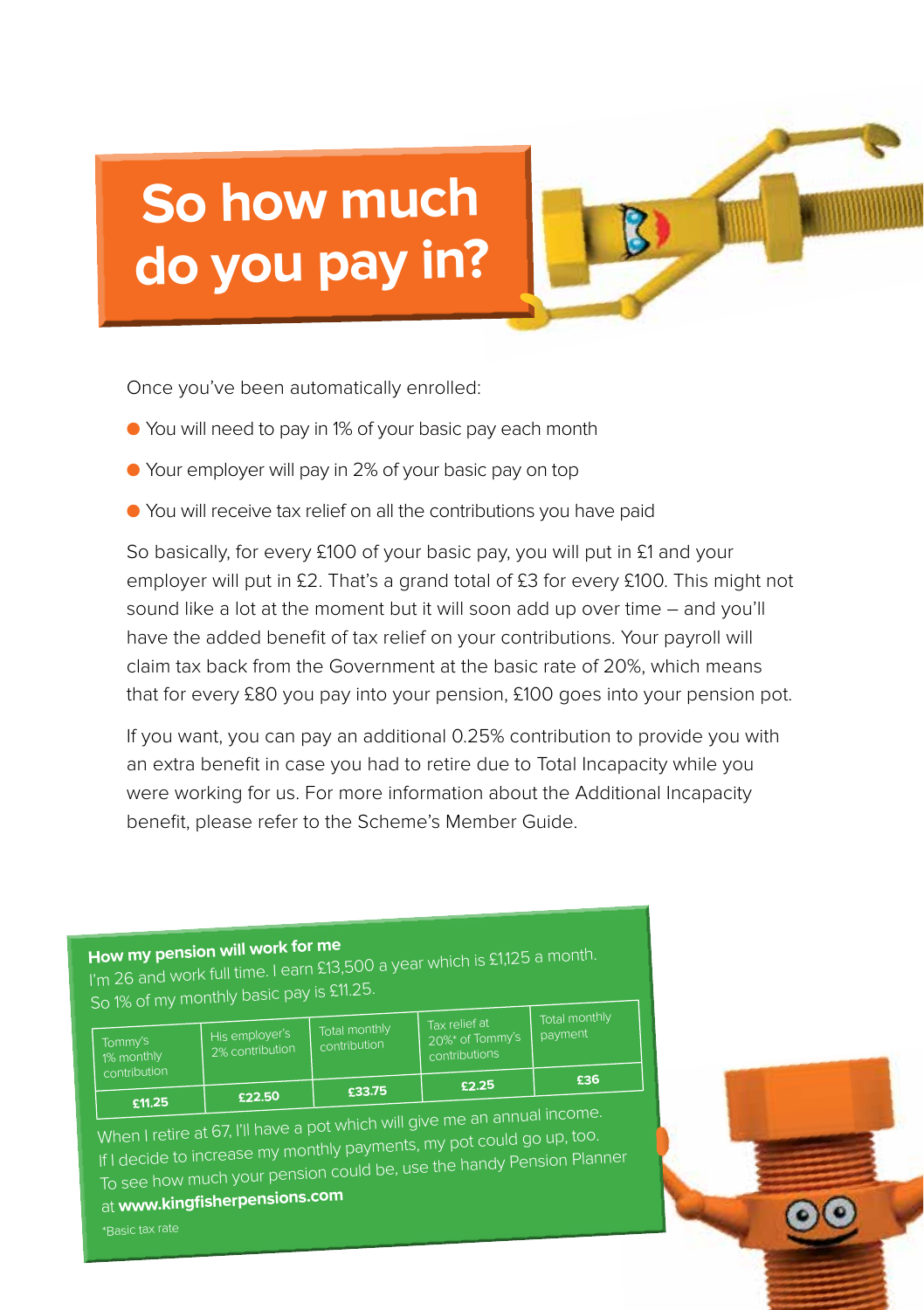## **Look at all the benefits and features**

Being automatically enrolled into a work pension is a legal requirement.

- **•** The contributions that you and your employer make will build a new pension pot in your name, which is yours to keep even if you move jobs in the future.
- After three months of Scheme membership, many active members will automatically begin to pay contributions via SMART Pensions. This could reduce the amount of National Insurance you pay and therefore increase your takehome pay. If you will not benefit from SMART Pensions, we won't automatically include you. Look out for the change on your payslip.
- As both you and your employer are paying in, your pot can grow more quickly than if you were saving on your own. Your pot will be invested in the Scheme's default fund called the Lifestyle 10 Year, although once you have been automatically enrolled you can change this if you want. To find out more about this and all the other funds available, please visit **www.kingfisherpensions.com**
- l You'll be able to go online to see how much has been paid into your pension, and to check the overall value. You will also receive an annual benefit statement.
- l To make sure your pension is there for when you need it, you can use your pot to buy a retirement income only when you retire – not before.

Of course the main benefit of Automatic Enrolment is that it provides an opportunity to save towards retirement.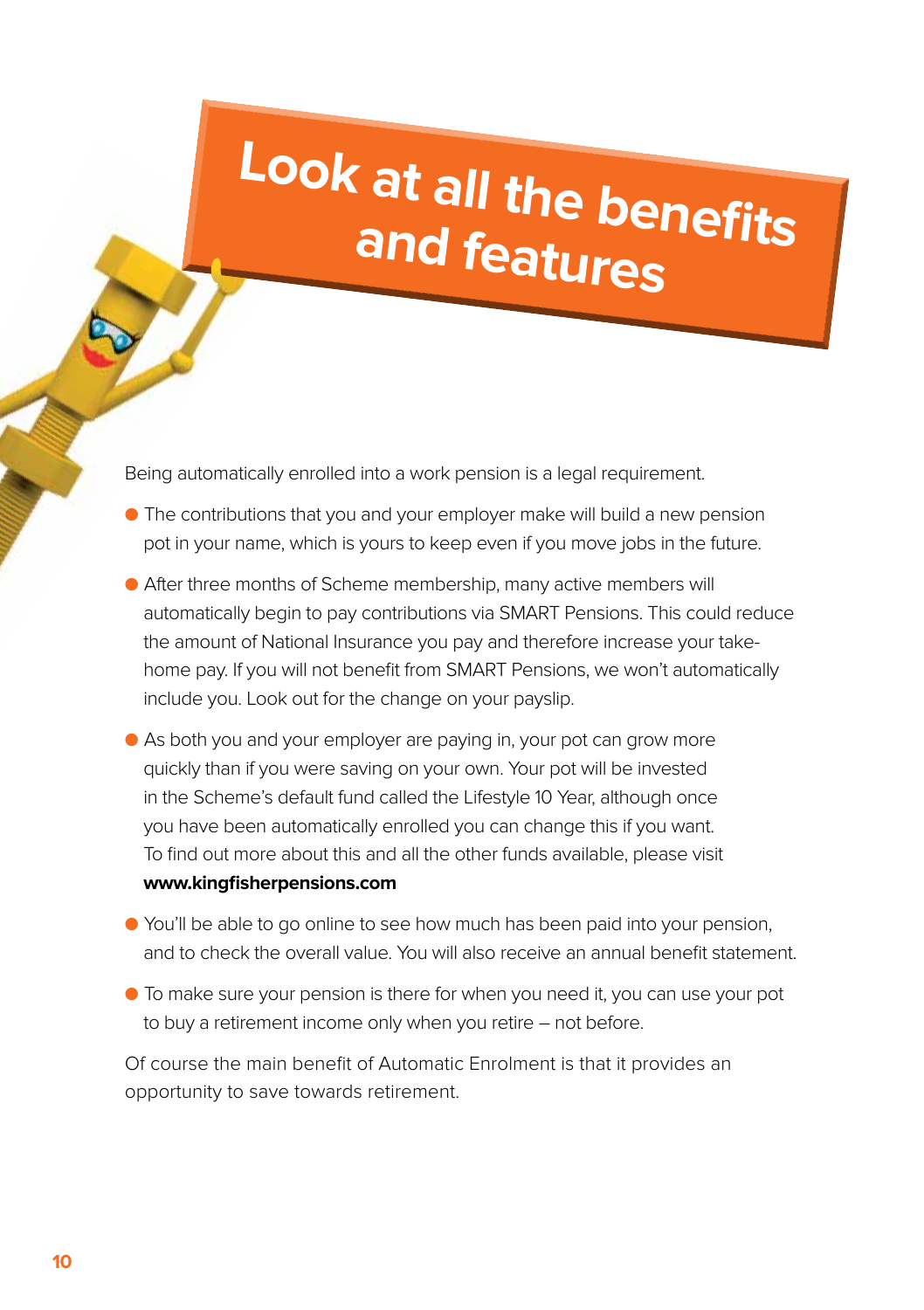# You don't have to move **a muscle to benefit**

As long as you're eligible and have been employed by the company for two months or more you will be automatically enrolled into the Scheme. The good news is that if you would like to stay enrolled, you don't need to do a single thing. Just sit back and you'll start saving money each month to provide you with an income in retirement.

### Here's what happens next…

- $\bullet$  If you're eligible, you will be automatically enrolled into the Scheme
- l You'll then receive a Welcome Pack from Zurich (the Scheme administrator), to confirm that you have been enrolled. This will tell you all about the Scheme, the benefits that come with it and your options. You can then decide what you'd like to do next
- **Once you are automatically enrolled into the Scheme, you will have the option** to opt-out. This will be explained in Zurich's Welcome Pack
- **•** In addition, you can choose to pay in extra contributions to help grow your pension pot faster, and choose how your funds are invested. Zurich will provide full details of these options. You can also find more information at **www.kingfisherpensions.com**
- Remember, you can still join the Scheme at any time, even if you are not automatically enrolled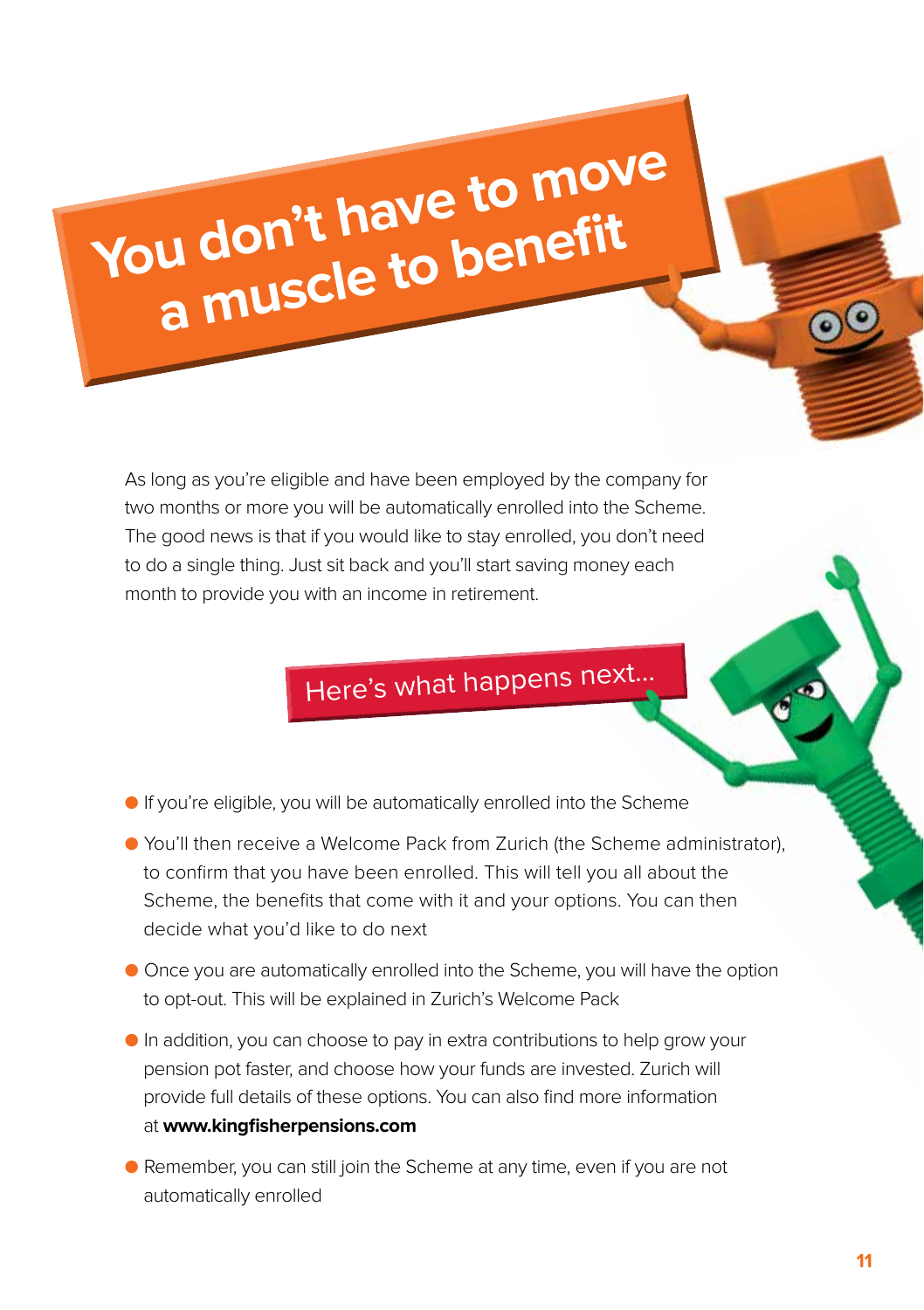## **It's your choice if you'd like to opt-out**

After you've been automatically enrolled into the Scheme, you can opt-out at any time if you choose to. Zurich will explain the next steps in the Welcome Pack which they'll send you to confirm that you have been enrolled into the Scheme.

If you opt-out within approximately one month of your enrolment date, you will be treated as if you were never a member of the Scheme at all, and any payments you have made up to that point will be returned.

Please note that if you choose to opt-out of the Scheme, by law your employer must re-enrol you into the Scheme approximately every three years, providing you continue to meet the eligibility criteria. You will still be able to opt-out each time.

You will be re-enrolled into the Scheme roughly every three years, providing you continue to meet the eligibility criteria.



### How to join

If you decide you want to start paying into the Scheme either<br>because you have not been automatically encheme either<br>and Sanjay) or you've opted out automatically enrolled time to <sup>1</sup> Surfaecide you want to start paying into the Scheme either<br>and Sanjay) or you've opted-out and have notled (like Deirdre<br>four mind, you can do this at any the now changed (like Deirdre<br>complete site of this at any the and Sanjay) or you're not been automatically enrolled (like I<br>Your mind, you can do this at any time. All you changed<br>Complete, sign and refurn a up time. All you hanged Find Sanjay) or you've offer automatically enrolled (like De<br>Complete, sign and return a significant paye now changed<br>Complete, sign and return a 'Joining, All you need to do is<br>download from www.kingfist. Freed-out and have now changed like Deirding Complete, sign and return a 'Joining Form', which is available to<br>download from www.kingfisherpensions. All you need to do is<br>from Kingfisher Pensions Departmentions.com or on r diany time. All you need to do is<br>download from **www.kingfisherpensions.com** or on request<br>from Kingfisher Pensions Department. from Kingfisher Pensions Department.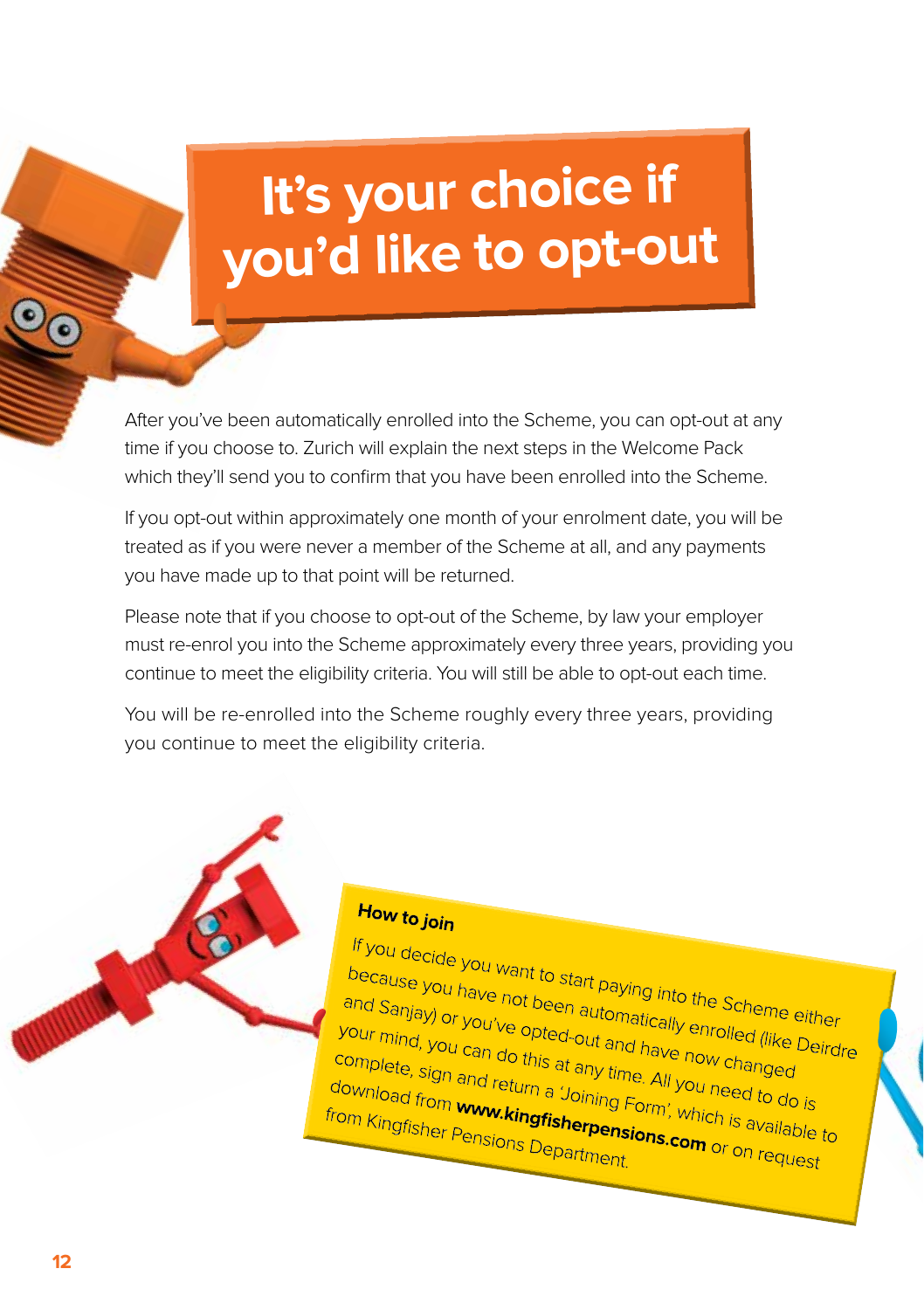### **So what happens if you leave?**

When you leave the company, both you and your employer will stop contributing to your pension. Of course, if you change jobs and still qualify for a pension with a future employer, you will then start an additional pot with them, which will work in a similar way. When you retire, you can bring your different pension pots together into a single pension plan.

If you leave your current employer but remain in the Kingfisher Group (and continue to meet the eligibility criteria), your new employer will automatically enrol you into the Scheme – even if you opted-out before under your previous employer. If you have not opted-out, you'll simply remain a member of the Scheme and carry on paying in as normal.

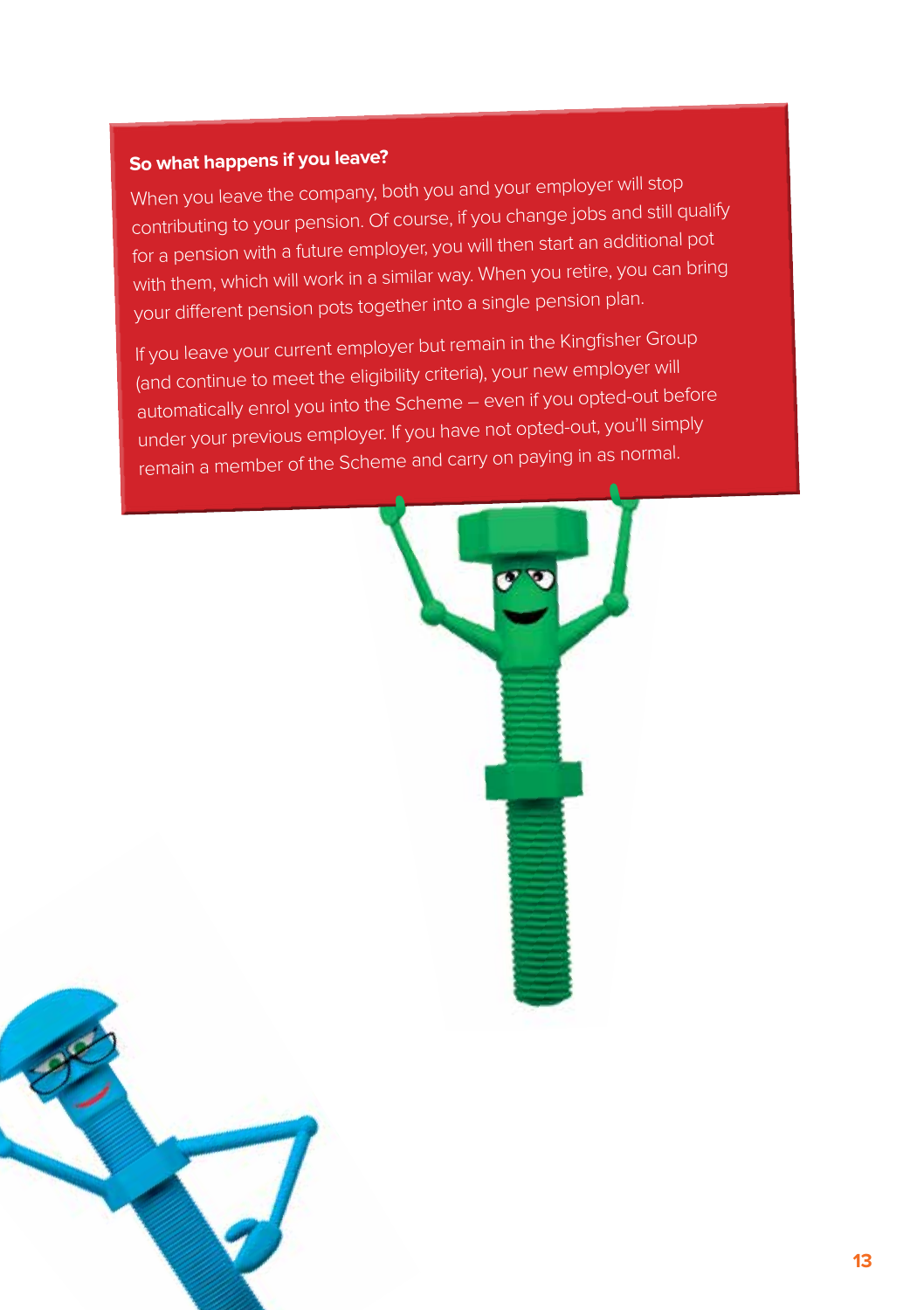Q. How do I know if I will **Q.** How do I know in a lead?

**Three important** 

**questions answered**

If you meet all the criteria explained on page 6 you will be automatically enrolled. You'll receive a Welcome Pack from Zurich to confirm this. The pack will also tell you how to opt-out, if you wish to. To find out if you could be eligible, use the handy Automatic Enrolment Quiz at www.kingfisherpensions.com

### **Q.** Can I change my mind at a later date?

Yes you can. You will be free to leave the Scheme whenever you like and no further contributions will be taken out of your pay, however you may not get a refund of the contributions you've made by that date. Your pot will remain invested in the Scheme until your normal retirement age, or until you choose to transfer it into another pension plan.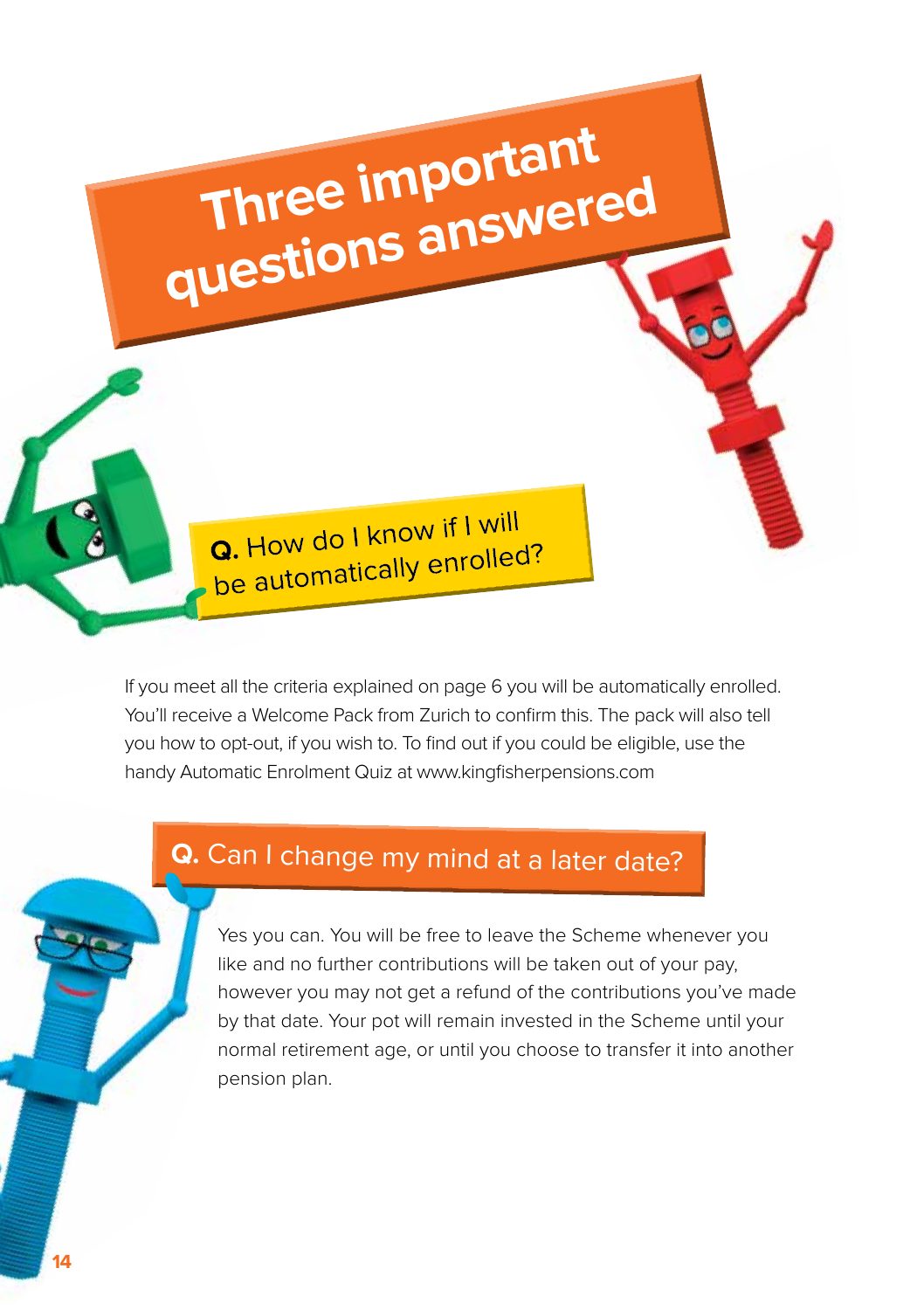**Q.** What are the benefits of staying in the Scheme?

- It's a tax-efficient way of saving for your retirement, as you'll receive tax relief on all the contributions paid in
- l Your employer also contributes to your retirement account
- l Once you've joined, you can make your own investment choices from the range of funds on offer, if you wish to
- l As an actively contributing member of the Scheme, your Death in Service benefit cover will increase to four times your salary

## **So what happens next?**

If you'd like to join the Scheme before being automatically enrolled, you will need to complete, sign and return a 'Joining Form'. This is available to download at **www.kingfisherpensions.com** or on request from the Kingfisher Pensions Department.

- l We will assess you at the end of each month and if we find you meet all the criteria, you will be automatically enrolled and will be sent a Zurich Welcome Pack confirming this. The pack will also provide information about how you can opt-out if you want to. Please make sure you check your payslips to see if you have been automatically enrolled
- $\bullet$  If you do not meet the criteria, we will assess whether you are eligible to be automatically enrolled each month from then onwards. When you do become eligible, you'll receive a Zurich Welcome Pack within the month you have been automatically enrolled, confirming this. This will also provide information about how you can opt-out